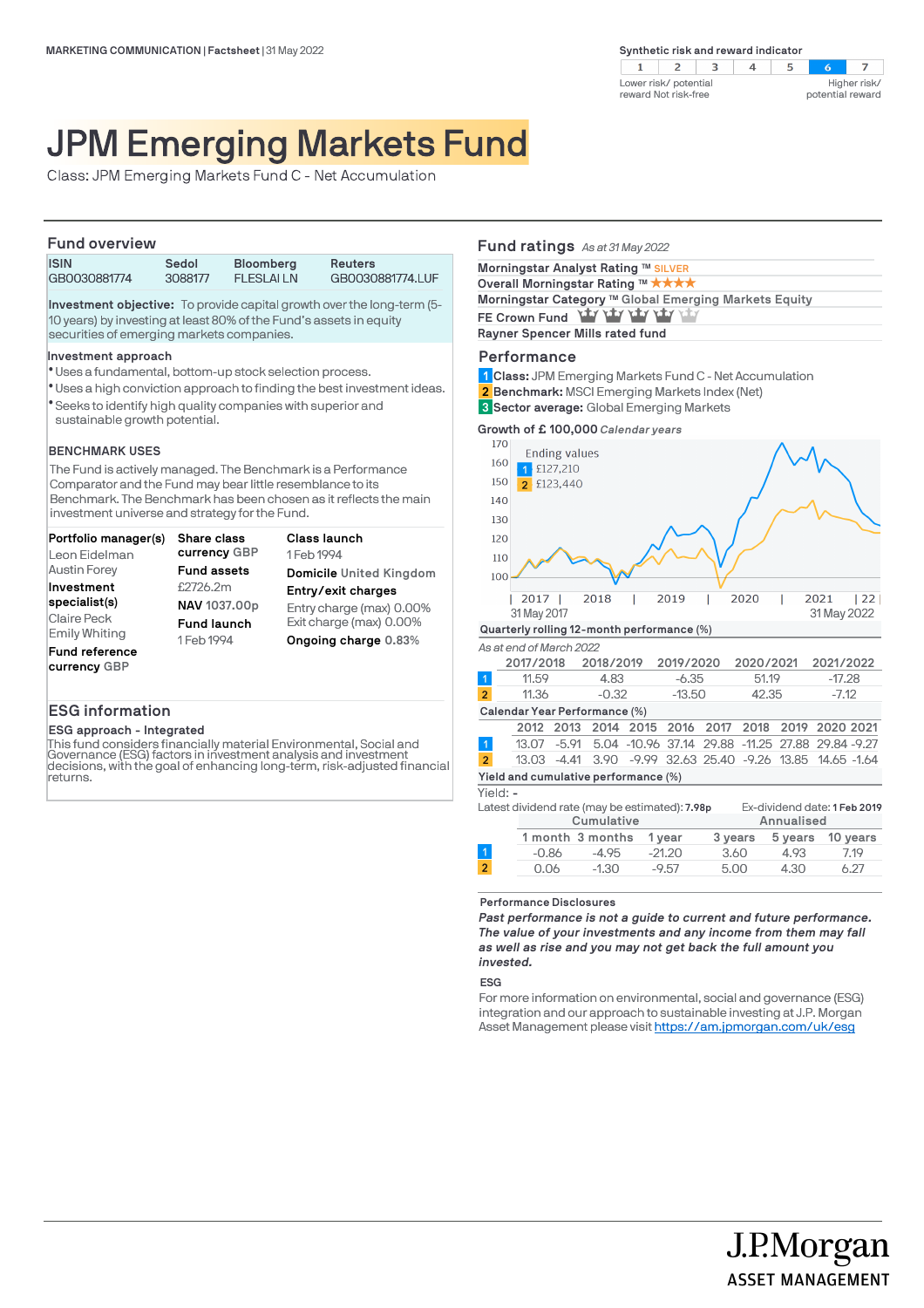# **Portfolio analysis**

| Measurement               | 3 years | 5 years |
|---------------------------|---------|---------|
| Correlation               | 0.91    | 0.92    |
| Alpha (%)                 | $-1.33$ | 0.60    |
| Beta                      | 1.11    | 1.10    |
| Annualised volatility (%) | 16.80   | 15.52   |
| Sharpe ratio              | 0.24    | 0.43    |
| Tracking error (%)        | 7.17    | 6.33    |
| Information ratio         | $-0.02$ | 0.22    |

# **Holdings**

| Top 10                           | Sector                    | % of assets |
|----------------------------------|---------------------------|-------------|
| Taiwan Semiconductor             | Information<br>Technology | 8.3         |
| <b>Samsung Electronics</b>       | Information<br>Technology | 6.3         |
| Tencent                          | Communication<br>Services | 4.3         |
| <b>HDFC Bank</b>                 | Financials                | 3.5         |
| <b>HDFC</b>                      | Financials                | 3.4         |
| AIA                              | Financials                | 3.1         |
| Reliance Industries              | Energy                    | 3.1         |
| JD.com                           | Consumer<br>Discretionary | 2.9         |
| <b>Tata Consultancy Services</b> | Information<br>Technology | 2.5         |
| MercadoLibre                     | Consumer<br>Discretionary | 2.4         |
|                                  |                           |             |

| Regions (%)          | Compared to benchmark |         |  |  |
|----------------------|-----------------------|---------|--|--|
| China                | 30.2                  | $+1.5$  |  |  |
| India                | 20.7                  | $+8.0$  |  |  |
| Taiwan               | 11.3                  | $-4.3$  |  |  |
| Korea                | 8.1                   | $-4.6$  |  |  |
| Hong Kong            | 6.8                   | $+4.8$  |  |  |
| Indonesia            | 3.9                   | $+2.0$  |  |  |
| <b>Brazil</b>        | 3.8                   | $-1.8$  |  |  |
| Mexico               | 3.3                   | $+1.0$  |  |  |
| Argentina            | 2.4                   | $+2.4$  |  |  |
| <b>United States</b> | 2.2                   | $+2.0$  |  |  |
| Others               | 5.9                   | $-12.4$ |  |  |
| Cash                 | 1.4                   | $+1.4$  |  |  |

| Sectors (%)                   |      | Compared to benchmark |
|-------------------------------|------|-----------------------|
| Information Technology        | 28.5 | $+7.3$                |
| Financials                    | 24.6 | $+2.8$                |
| <b>Consumer Discretionary</b> | 12.4 | $-0.4$                |
| <b>Consumer Staples</b>       | 9.7  | $+3.7$                |
| <b>Communication Services</b> | 7.3  | $-2.9$                |
| <b>Health Care</b>            | 4.6  | $+1.0$                |
| <b>Materials</b>              | 3.9  | $-5.2$                |
| Energy                        | 3.8  | $-1.2$                |
| Industrials                   | 3.3  | $-2.2$                |
| <b>Real Estate</b>            | 0.5  | $-1.6$                |
| Utilities                     | 0.0  | $-2.7$                |
| Cash                          | 1.4  | $+1.4$                |

### **Market cap (%) (USD)**

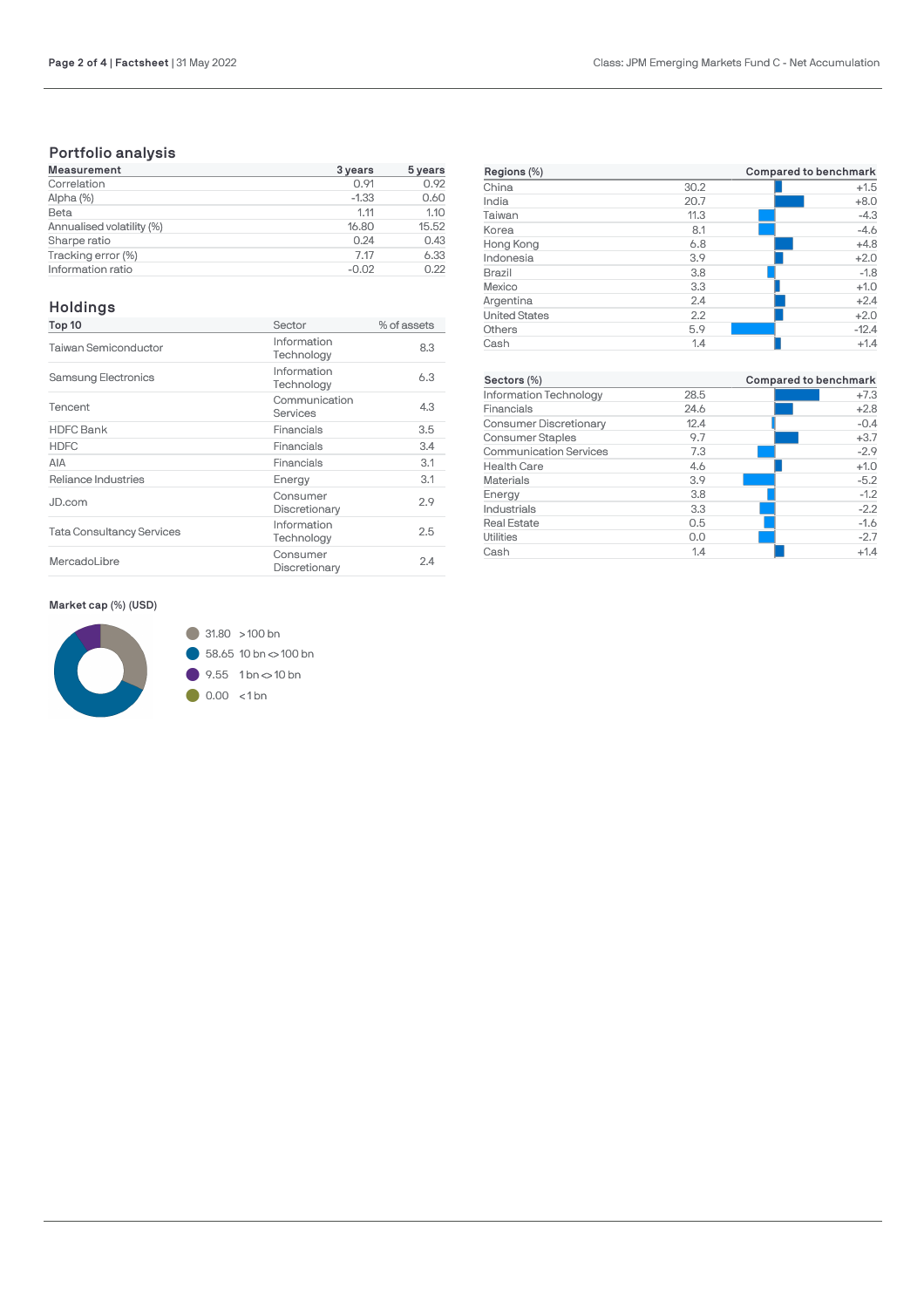### **Key risks**

The Fund is subject to **Investment risks** and **Other associated risks** from the techniques and securities it uses to seek to achieve its objective. The table on the right explains how these risks relate to each other and the **Outcomes to the Shareholder** that could

affect an investment in the Fund.

Investors should also read [Risk Descriptions](https://am.jpmorgan.com/gb/en/asset-management/adv/products/fund-explorer/oeics) in the

Prospectus for a full description of each risk.

**Investment risks** *Risks from the Fund´s techniques and securities.*

| Techniques | <b>Securities</b> |                   |
|------------|-------------------|-------------------|
| Hedging    | China             | Equities          |
|            | Emerging markets  | Smaller companies |
|            |                   |                   |

**Other associated risks** *Further risks the Fund is exposed to from its use of the techniques and securities above.*

| Currency | Liquidity | Market |
|----------|-----------|--------|
|          |           |        |

**Outcomes to the Shareholder** *Potential impact of the risks above*

| Loss                | <b>Volatility</b>   | Failure to meet the |
|---------------------|---------------------|---------------------|
| Shareholders        | Shares of the       | Fund's objective.   |
| could lose some or  | Fund will fluctuate |                     |
| all of their money. | in value.           |                     |

### **General Disclosures**

**Before investing, obtain and review the current Prospectus, Key Investor Information Document (KIID) and the Key Features Document/Terms & Conditions for this fund which are available in English from JPMorgan Asset Management (UK) Limited or at [https://am.jpmorgan.com](https://am.jpmorgan.com/).** 

This material should not be considered as advice or an investment recommendation. Fund holdings and performance are likely to have changed since the report date. No provider of information presented here, including index and ratings information, is liable for damages or losses of any type arising from use of their information. No warranty of accuracy is given and no liability in respect of any error or omission is accepted.

To the extent permitted by applicable law, we may record telephone calls and monitor electronic communications to comply with our legal and regulatory obligations and internal policies. Personal data will be collected, stored and processed by J.P. Morgan Asset Management in accordance with our EMEA Privacy Policy [www.jpmorgan.com/emea-privacy-policy](https://www.jpmorgan.com/emea-privacy-policy)

For additional information on the fund's target market please refer to the Prospectus.

**Synthetic risk and reward indicator** Based on share class volatility for the past 5 years. See Key Investor Information Document (KIID) for details.

### **Performance information**

Source: J.P.Morgan Asset Management. Share class performance shown is based on the quoted price of the share class, assumes any net income was reinvested, and includes ongoing charges but not any entry or exit fees.

Indices do not include fees or operating expenses and you cannot invest in them.

The Yield reflects net distributions declared over the past 12 months as a percentage of the quoted price at the date shown. It does not include the Entry charge and investors may be subject to tax on their distributions. Where a portion of the fund's expenses are charged to capital this has the effect of increasing the distribution for the year and constraining the fund's capital performance to an equivalent extent.

The performance shown prior the launch date of this share class relates to the A share class. The A share class performance has not been amended or simulated to adjust for the lower ongoing fees of the C share class.

### **Information Sources**

Fund information, including performance calculations and other data, is provided by J.P. Morgan Asset Management (the marketing name for the asset management businesses of JPMorgan Chase & Co and its affiliates worldwide).

**All data is as at the document date unless indicated otherwise.** © 2022 Morningstar. All Rights Reserved. The information contained [herein: \(1\) is proprietary to Mo](https://am.jpmorgan.com/)rningstar; (2) may not be copied or distributed; and (3) is not warranted to be accurate, complete or timely. Neither Morningstar nor its content providers are responsible for any damages or losses arising from any use of this information.

Benchmark Source: MSCI. Neither MSCI nor any other party involved in or related to compiling, computing or creating the MSCI data makes any express or implied warranties or representations with respect to such data (or the results to be obtained by the use thereof), and all such parties hereby expressly disclaim all warranties of originality, accuracy, completeness, merchantability or fitness for a particular purpose with respect to any of such data. Without limiting any of the foregoing, in no event shall MSCI, any of its affiliates or any third party involved, in or related to compiling, computing, or creating the data [have any liability for any direct, indirect, sp](https://www.jpmorgan.com/emea-privacy-policy)ecial, punitive, consequential or any other damages (including lost profits) even if notified of the possibility of such damages. No further distribution or dissemination of the MSCI data is permitted without MSCI's express written consent.

#### **Issuer**

JPMorgan Asset Management (UK) Limited Registered address: 25 Bank Street, Canary Wharf, London E14 5JP, United Kingdom. Authorised and regulated by the Financial Conduct Authority. Registered in England No. 01161446.

### **Definitions**

**NAV** Net Asset Value of a fund's assets less its liabilities per Share. **Quoted Price** The single price at which all client orders are executed.

**Morningstar Analyst Rating ™** Morningstar's forward looking fund rating.

**Overall Morningstar Rating ™** assessment of a fund's past performance, based on both return and risk and shows how similar investments compare with their competitors. Investment decisions should not be based on a high rating alone.

**FE Crown rating** are quantitative ratings ranging from one to five designed to help investors identify funds which have displayed superior performance in terms of stockpicking, consistency and risk control.

FE Crown Fund Ratings are however purely quantitative and backward looking, and, as such, cannot offer any certainty about the future.

FE Trustnet crown rating as at 31 May 2022.

**Rayner Spencer Mills rated fund** rating as at 31 May 2022.

Uses both a qualitative and quantitative assessment of the funds. The fund is simply rated or not.

**Correlation** measures the relationship between the movement of the fund and its benchmark. A correlation of 1.00 indicates that the fund perfectly matched its benchmark.

**Alpha (%)** a measure of excess return generated by a manager compared to the benchmark. An alpha of 1.00 indicates that a fund has outperformed its benchmark by 1%.

**Beta** a measure of a fund's sensitivity to market movements (as represented by the fund's benchmark). A beta of 1.10 suggests the fund could perform 10% better than the benchmark in up markets and 10% worse in down markets, assuming all other factors remain constant.

**Annualised volatility (%)** an absolute measure of volatility and measures the extent to which returns vary up and down over a given period. High volatility means that the returns have been more variable over time. The measure is expressed as an annualised value. **Sharpe ratio** measures the performance of an investment adjusting for the amount of risk taken (compared a risk-free investment). The higher the Sharpe ratio the better the returns compared to the risk taken.

**Tracking error (%)** measures how much a fund's returns deviate from those of the benchmark. The lower the number the closer the fund's historic performance has followed its benchmark. **Information ratio** (IR) measures if a manager is outperforming or